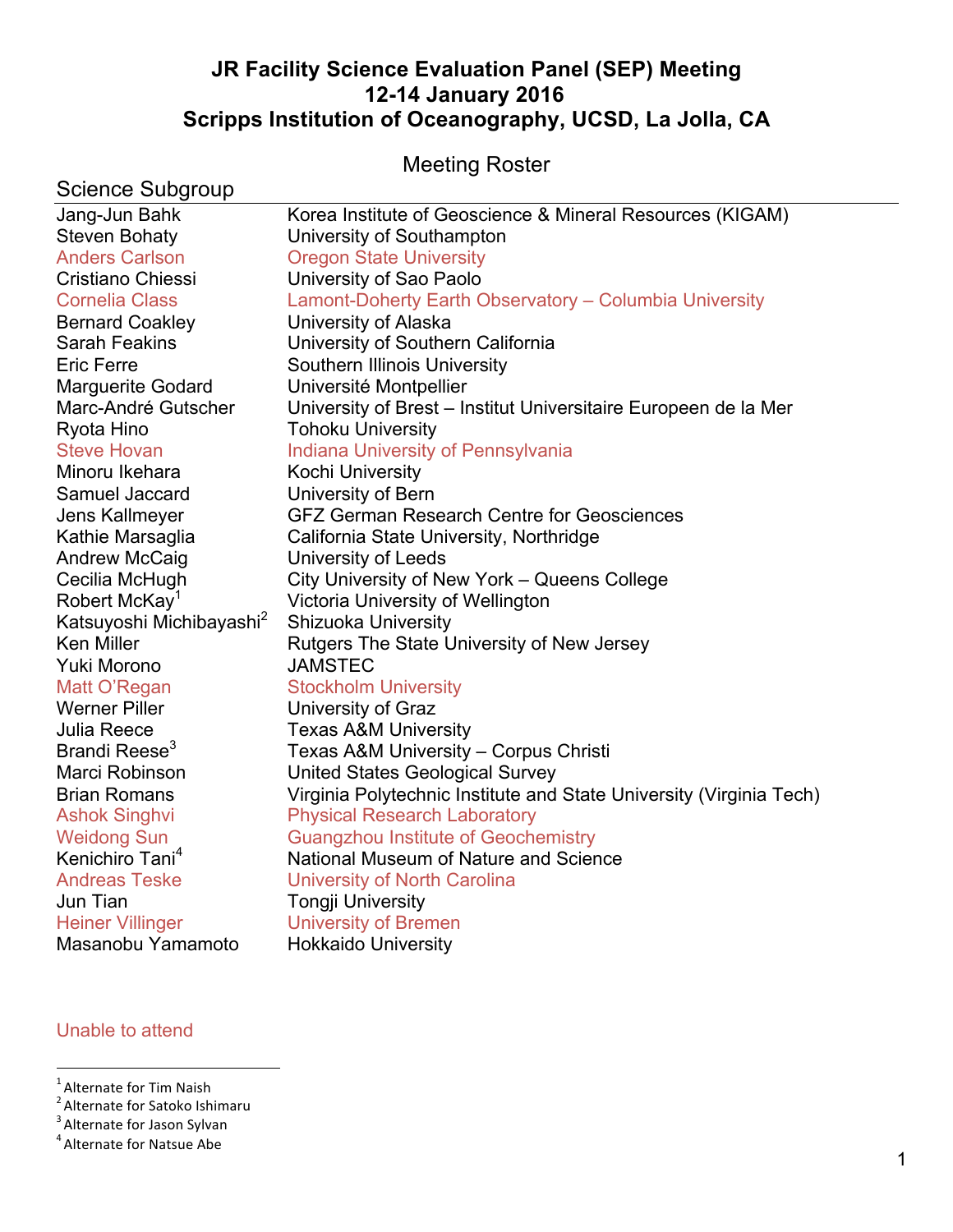# Site Subgroup

| Juichiro Ashi             | University of Tokyo                                            |
|---------------------------|----------------------------------------------------------------|
| Cara Burberry             | University of Nebraska - Lincoln                               |
| <b>Calvin Campbell</b>    | Geological Survey of Canada - Atlantic                         |
| <b>Ben Clennell</b>       | Commonwealth Scientific and Industrial Research Org. (CSIRO)   |
| Weiwei Ding <sup>5</sup>  | Second Institute of Oceanography, State Oceanic Administration |
| <b>Gilles Guerin</b>      | Lamont-Doherty Earth Observatory of Columbia University        |
| <b>Sean Gulick</b>        | University of Texas at Austin                                  |
| <b>Mads Huuse</b>         | <b>University of Manchester</b>                                |
| Seung-Sep Kim             | <b>Chungnam National University</b>                            |
| Sebastian Krastel         | Christian-Albrechts University at Kiel                         |
| Johanna Lofi <sup>6</sup> | Université de Montpellier – Géosciences Montpellier            |
| David Mallinson           | East Carolina University (SEP Co-Chair)                        |
| Dhananjai Pandey          | National Center for Antarctic and Ocean Research               |
| <b>Robert Pockalny</b>    | University of Rhode Island                                     |
| Michael Riedel            | <b>GEOMAR</b> – Helmholtz Centre for Ocean Research Kiel       |
| Zhen Sun                  | South China Sea Institute of Oceanology                        |
| Gabriele Uenzelmann-Neben | Alfred Wegner Institute                                        |
| <b>Helenice Vital</b>     | Universidade Federal do Rio Grande do Norte                    |
| Peter Vrolijk             | ExxonMobil Upstream Research Co.                               |
| Lindsay Worthington       | University of New Mexico                                       |

# Liaisons and Observers

| Jamie Allan            | National Science Foundation (NSF)                                          |
|------------------------|----------------------------------------------------------------------------|
| Jamie Austin           | <b>IODP Forum Chair - University of Texas at Austin</b>                    |
| <b>Rita Bauer</b>      | IODP Science Support Office (SSO) - UCSD/SIO                               |
| Carl Brenner           | IODP US Science Support Program (USSSP) - LDEO                             |
| Dru Clark              | IODP Science Support Office (SSO) - UCSD/SIO                               |
| Nobu Eguchi            | JAMSTEC Center for Deep Earth Exploration (CDEX)                           |
| <b>Holly Given</b>     | IODP Science Support Office (SSO) - UCSD/SIO                               |
| Barry Katz             | Chevron Corporation - EPSP (Chair)                                         |
| Yoshi Kawamura         | <b>JAMSTEC/CDEX</b>                                                        |
| Adam Klaus             | <b>JRSO-TAMU</b>                                                           |
| Anthony Koppers        | JOIDES Resolution Facility Board Chair – Oregon State University           |
| Denise Kulhanek        | <b>JRSO-TAMU</b>                                                           |
| Gilles Lericolais      | European Consortium for Ocean Res. Drilling (ECORD) Facility Board (Chair) |
| <b>Mitch Malone</b>    | <b>JRSO-TAMU</b>                                                           |
| <b>Brian Manning</b>   | IODP Science Support Office (SSO) - UCSD/SIO                               |
| Sally Morgan           | ECORD Science Office (ESO) - University of Leicester                       |
| Chris Olson            | IODP Science Support Office (SSO) - UCSD/SIO                               |
| Eisho Sato             | Ministry of Education, Culture, Sports, Science and Technology (MEXT)      |
| Angela Slagle          | USSSP-LDEO                                                                 |
| Karen Stocks           | IODP Science Support Office (SSO) - UCSD/SIO                               |
| <b>Shouting Tuo</b>    | IODP China - Tongji University                                             |
| <b>Trevor Williams</b> | <b>JRSO-TAMU</b>                                                           |
|                        | Michiko Yamamoto IODP Science Support Office (SSO) - UCSD/SIO              |
| Unable to attend       |                                                                            |

 <sup>5</sup> Alternate 
 for 
 Jaibaio 
 Li 6 Alternate 
 for 
 Serge 
 Berné (ECORD)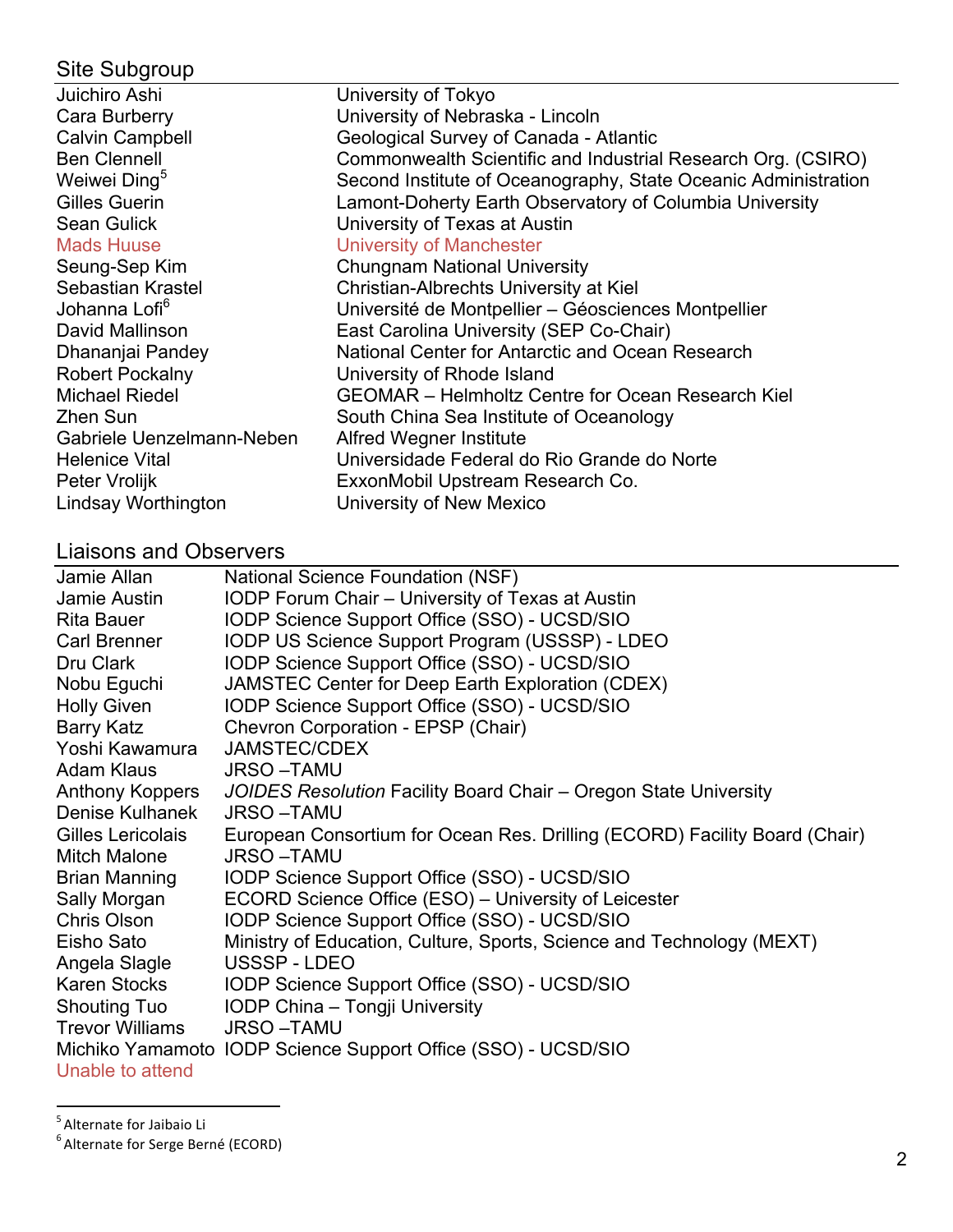# **JR Facility Science Evaluation Panel (SEP) Meeting 12-14 January 2016 Scripps Institution of Oceanography, UCSD, La Jolla, CA**

# Meeting Minutes

#### **Tuesday 11 of January 2016 09:00-17:00**

#### **1. Welcome and Introductions**

Science Evaluation Panel (SEP) Chair, Dr. Ken Miller, welcomed the SEP to La Jolla.

#### *1.1 Call to order, panel charge, thanks to past members, and self-introductions*

Dr. Miller called the meeting to order with a welcome, a brief description of the panel's charge, a thanks to past members (specifically former SEP Chair, Dr. Dick Kroon) and he asked attendees to perform self-introductions.

# *1.2 Logistical Announcements*

Meeting host, Science Support Office Executive Director, Dr. Holly Given, reviewed the basic logistics for the meeting, including safety and Internet access.

# *1.3 Approval of Meeting Agenda*

Dr. Miller asked the SEP members to review the agenda and he briefly discussed his plans for implementation over the 3-day meeting. No members presented additions or changes, and the agenda was approved.

# **2. Reports from IODP Entities**

# *2.1 Perspectives from the JRFB Chair*

JRFB Chair, Dr. Anthony Koppers, presented a summary of the recent International Ocean Discovery Program (IODP) article in EOS (https://eos.org/project-updates/scientific-ocean-drilling-charts-newcourse/) which highlighted the IODP's new Science Plan, the new Business Plan with streamlined program structure, improved proposal throughput, and the new long-term *JOIDES Resolution* ship track for 2017-2020. Dr. Koppers reviewed the latest collaboration with the International Continental Drilling Program (ICDP), the most recently updated IODP guideline documents, and he announced the new JR Facility Board Members (Dr. Clive Neal and Dr. Paul Wilson).

Dr. Koppers illustrated the distribution of expeditions recommended for scheduling by the JRFB (through FY'17-'18) on a ship track map. He stressed that the minimum timeframe for taking a proposal through to scheduling is 3 to 3.5 years, which requires that IODP receive South and Equatorial Atlantic proposals now to have them ready for drilling in 2019-2020. Dr. Koppers asked the SEP to fulfill one of their roles as defined in the SEP's Terms of Reference by providing the JRFB with advice regarding shortcomings in the proposal pool and to make suggestions for stimulating proposal pressure. Dr. Koppers closed his presentation by showing the SEP the most recent effort at stimulating proposal pressure: a new half-page, full-color Call for Proposals ad for publication in EOS.

For more detailed information regarding this report, please see Dr. Koppers' presentation, which is posted at http://www.iodp.org/meeting-presentations.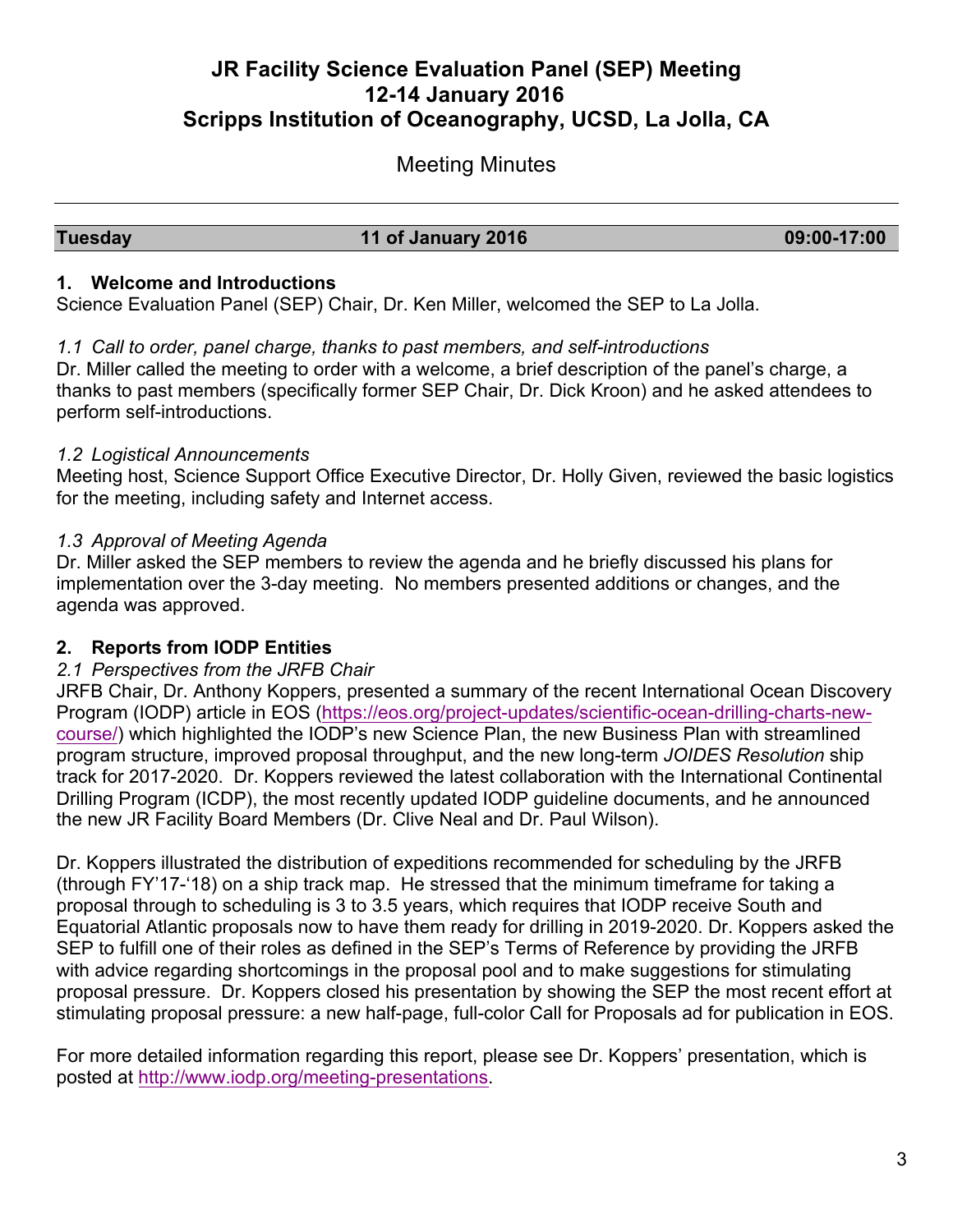# *2.2 Report from NSF and Status of the JR Facility*

NSF Program Manager, Dr. Jamie Allan, reviewed the key points of progress and/or change within the IODP. These included:

- *JOIDES Resolution* Staffing Changes in Response to Sea Change Recommendations:
	- o Increase U.S. Science Party members from 8 to 10 for upcoming JR expeditions
	- $\circ$  Onboard Outreach Program staff members will be counted as Science Party members and have publishing responsibilities
- The NSF JR Facility Review Panel will meet at the JRSO from February 24-26, 2016
	- o Annual and mid-award reviews are required
	- $\circ$  Review results will determine renewal or re-competition of Cooperative Agreement and permit "mid-course" corrections if necessary
	- o The NSF had invited as panel members European, Japanese, Australian, and Canadian scientists
	- $\circ$  Co-chiefs will meet February 22-23, 2016 and report their findings to the NSF review panel

Dr. Allan reviewed the Cooperative Agreement language regarding the JR Facility Review, the selection and makeup of the review panel, the scope and use of the panel's report, and the review schedule through 2019. He stated that the report will be shared with NSF financial partners, but it will not be a publicly shared document.

Finally, Dr. Allan stated that NSF will split CPP revenue enhancements 50/50 between cost reduction for the JR Facility and supplementing NSF's core science programs. As an example of how this core science supplement can benefit the IODP, Dr. Allan highlighted five proposals that were recommended for funding by the NSF Marine Geology and Geophysics (MGG) program that directly support future IODP expeditions.

For more detailed information, please see Dr. Allan's presentation, which is posted at https://www.iodp.org/meeting-presentations.

# *2.3 JR Science Operator (JRSO) Report*

Dr. Mitch Malone, JR Science Operator Liaison, presented highlights of the last two expeditions (356, and 359), the current expedition (360), upcoming expeditions, and he updated the attendees regarding:

- Scientific staffing for Expeditions 362 (Sumatra), 363 (Western Pacific Warm Pool), 366 (Mariana Convergent Margin), 367/368 (South China Sea Rifted Margin) and 369 (Australia Cretaceous Climate)
- The new Expedition Project Manager/Staff Scientist (EPM/SS), Trevor Williams, who started 1 August 2015

Finally Dr. Malone stressed the increasing importance of placing drill sites outside of any nation's exclusive economic zone (EEZ), as negotiations to drill within these zones continue to be more difficult. He sited a recent failure to reach an agreement on a drill site within Indonesia's EEZ.

For more detailed information, please see Dr. Malone's presentation, which is posted at https://www.iodp.org/meeting-presentations.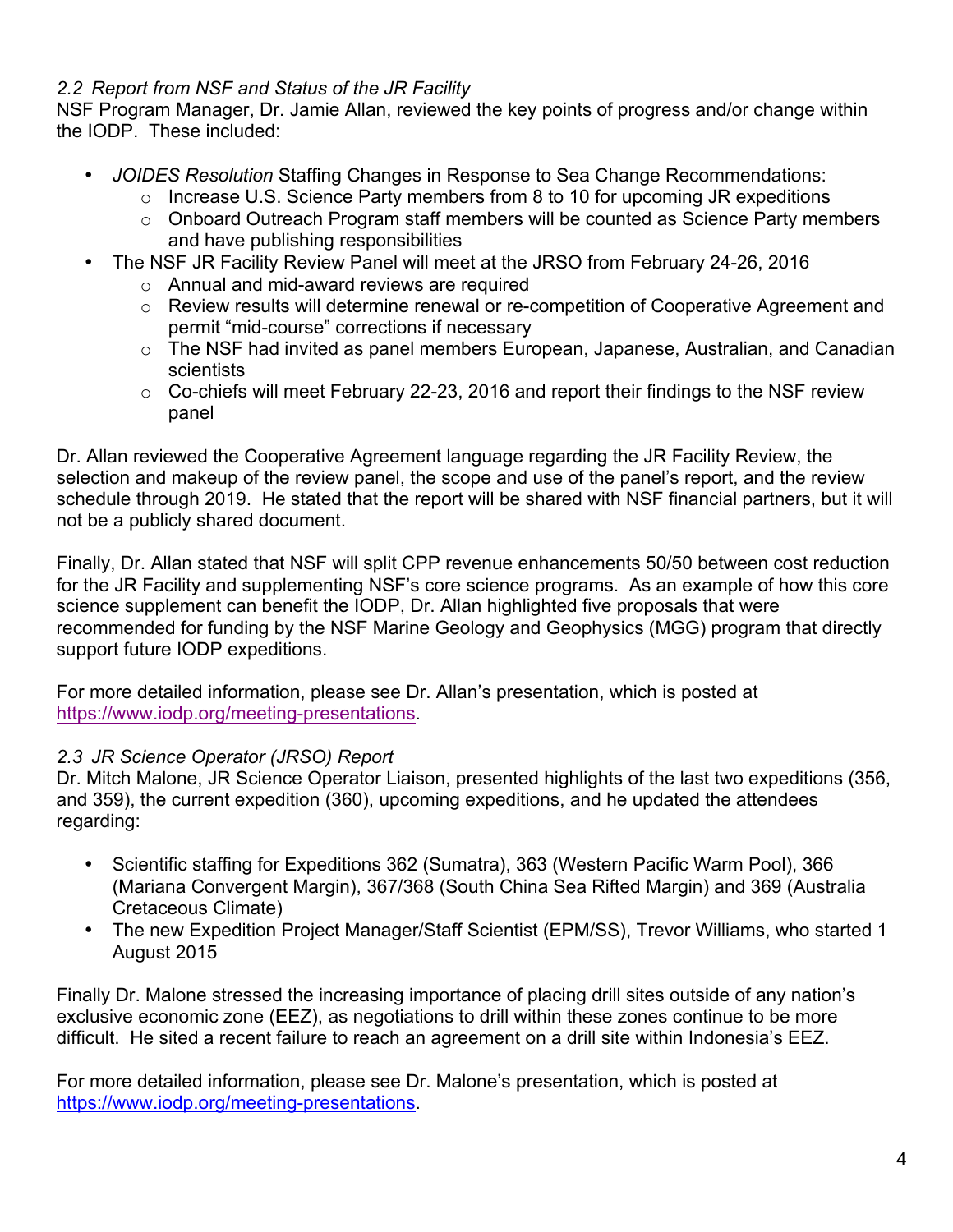# *2.4 MSP / EFB, IO Report*

Dr. Gilles Lericolais, ECORD Facility Board Chair, presented a report of progress for the ECORD-FB from their March 2015 meeting. The information included:

- A current list of ECORD Facility Board members
- Membership and meeting issues
- A summary of Mission-Specific Platform proposals at the EFB (and their status)
- A schedule of proposed MSP expeditions through 2023 (see presentation via link below)
- A summary of MSP proposals at SEP

Dr. Sally Morgan, ECORD Science Operator (ESO) Liaison, presented a summary of ESO operations recently completed and pending for 2016:

- 2015 Expedition 357, P758, Atlantis Massif: Serpentinization and Life
- 2016 Expedition 364, P548, Chicxulub Impact Crater

And she summarized progress on upcoming/potential expeditions:

- 2018 Proposal 813-Full: Antarctic Cenozoic Paleoclimate
- 2018 Proposal 708-Full: ACEX-2 (with in-kind contributions of one or more ships)
- Not yet scheduled Proposal 637-Full2: New England Hydrogeology
- Not yet scheduled Proposal 879-Full: Gulf of Corinth

She noted that the Second ECORD Training Course was scheduled in Bremen in March, the First ECORD Petrophysics Summer School was scheduled in Leicester in June-July, and the  $10<sup>th</sup>$  ECORD Summer School (Submarine Geohazards) was scheduled in Bremen in September.

For more detailed information, please see Dr. Lericolais and Dr. Morgan's presentations, which are posted at https://www.iodp.org/meeting-presentations.

# *2.5 Chikyu / CIB, IO Report*

Center for Deep Earth Exploration (CDEX) Liaison Dr. Nobu Eguchi provided the CDEX/CIB Report, which included summaries of:

- *Chikyu* IODP Long-term Planning
- *Chikyu* IODP Expedition 365
- CIB Activities since the June 2015 SEP
	- o CIB invited a Full Proposal Development Workshop proposal from 876-Pre (Bend Fault Serpentinization) proponents with a deadline of January 31, 2016
	- o CIB Meeting #4 scheduled for March 23-24, 2016
- CIB Membership starting 1 April 2015

Dr. Eguchi noted that the *Chikyu* is currently docked for 10-year laboratory refit and renovation, ship repair and maintenance, and a 5-year inspection (Sept through January). He highlighted some of the more significant laboratory improvements.

For more detailed information, please see Dr. Eguchi's presentation, which is posted at https://www.iodp.org/meeting-presentations.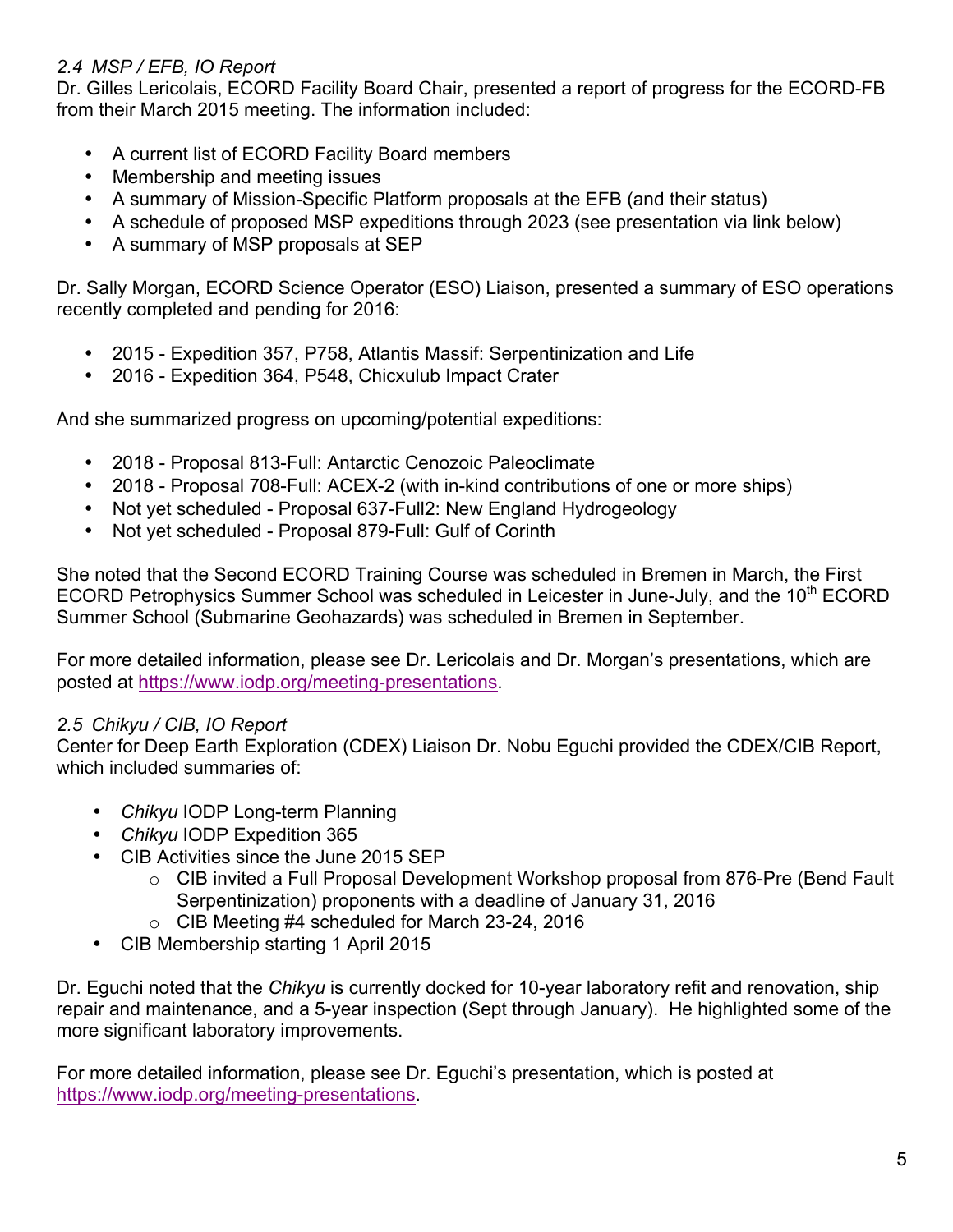# **3. Science Support Office Report**

Dr. Holly Given reminded the panelists of the four tasks for which the Science Support Office is charged:

- Support the JRFB and its advisory panels
- Manage IODP proposal submission / review process
- Manage the Site Survey Data Bank
- Maintain www.iodp.org as a coordination site

And she summarized recent leadership changes in the SEP, Forum, and JRFB.

She emphasized to the meeting participants their need to be familiar with IODP proposal guidelines and policies, in particular the two IODP Confidentiality Policies, which were recently updated because of an uptick in confidentiality inquiries regarding industry data. She informed the meeting participants that their compliance with these updated policies would be gathered through the circulation of a sign in/acceptance sheet and reminded all attendees that electronic devices were not to be used to transmit or communicate SEP presentations, discussions, or results to outside parties.

Dr. Given highlighted the SSO's work on:

- Deactivating dormant (>5 years) proposals
- Revisions to the Proposal Data Base prior to the April deadline
- Request to Watchdogs for input regarding usefulness of SSDB files they are asked to review
- Coordinating with SEP, EPSP, FB chairs, Science Operators, and the SSO through an annual small group meeting associated with this January SEP

She reviewed proposal submission rates vs. Site Survey Data Bank (SSDB) file submission rates, and asked for SEP input as to how to be clearer to proponents as to what they should submit. Dr. Given wrapped up her presentation with a review of the active proposal statistics and a request for continued input from the community regarding iodp.org, PDB and SSDB, as well as their input regarding ways to increase the number of proposals submitted (using the new half-page, full-color EOS Call for Proposals ad as an example).

Dr. Marc-André Gutscher, Dr. Allan, Dr. Miller, and Dr. Koppers had a brief discussion regarding the need for more proposals and they concluded that scientists are not motivated to submit a proposal when there is a very low chance of it being awarded due to the *JR* ship track, so we may not need to keep a large number of proposals in the queue. However, it is critical that the proposals we receive are of top quality and reflect the ship track. Our current gap is in the South Atlantic, so proposals for that region are needed in the next year or two.

For more detailed information please see Dr. Given's presentation, which is posted at https://www.iodp.org/meeting-presentations.

# **4. The Proposal Review and Advisory Process**

#### *4.1 Review Procedures*

Dr. Miller (SEP Chair) summarized the review process as follows:

- Review procedures:
	- o Highlights from the SEP Terms of Reference
	- $\circ$  General evaluation criteria for IODP proposals and response letters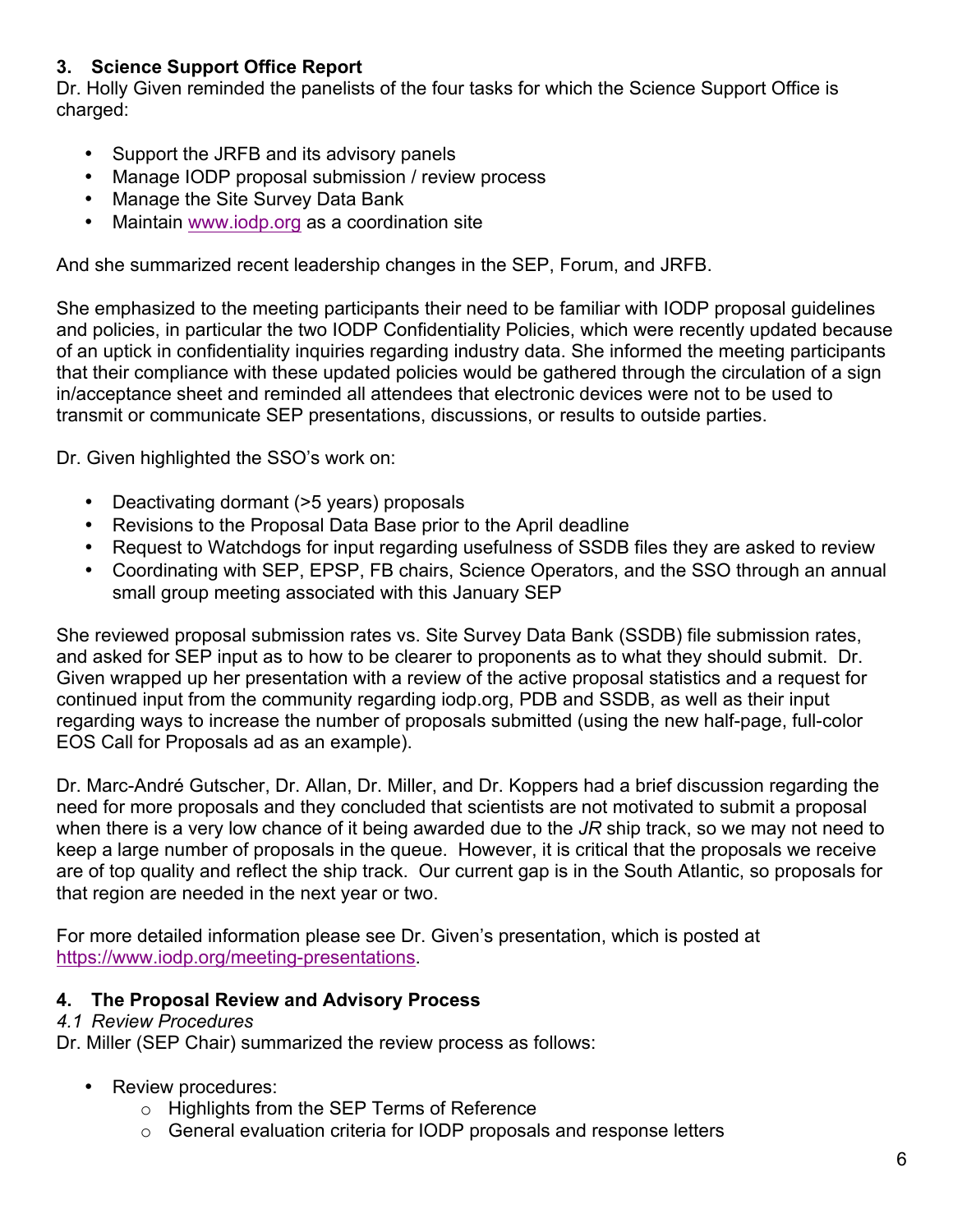- o Rating of the proposal (after external review)
- $\circ$  Notes regarding drilling plan review

Dr. Dave Mallinson continued the overview by providing details of Site Survey Data characterization, and Dr. Miller resumed with:

- o Watch Dog (WD) preparation of proposal reviews
- o Proposal Evaluation Form
- o Actions for panelists with Conflicts of Interest

Dr. Miller then presented a summary of the proposals submitted for the April 1 deadline and their possible destinations, and he reminded the panelists to submit their written reports to Dr. Michiko Yamamoto.

For more detailed information, please see Dr. Miller and Dr. Mallinson's Review Procedure presentation, which is posted at https://www.iodp.org/meeting-presentations.

# **5. Review of Proposals**

5.1 Revised proposals

The SEP began their reviews of revised Full proposals.

# **17:00 Meeting Adjourned for the Day**

| Wednesday | <b>13 January 2015</b> | 09:00-17:00 |
|-----------|------------------------|-------------|
|           |                        |             |

5.1 Revised Full proposals (continued)

The SEP completed their reviews of revised proposals.

5.2 Revised APL Proposals

The SEP reviewed APL proposals.

Following the lunch break, Dr. Sean Gulick gave a short science talk, in which he presented the results of Expedition 341: Southern Alaska Margin.

5.3 Externally Reviewed Proposals

The SEP reviewed externally reviewed proposals.

5.4 Proposals with New Data

The SEP reviewed a single proposal with new data.

# **16:55 Meeting Adjourned for the Day**

|  | <b>Thursday</b> | <b>14 January 2015</b> | 09:00-16:00 |
|--|-----------------|------------------------|-------------|
|--|-----------------|------------------------|-------------|

The day began with a short science talk from Dr. Richard Norris, in which he presented the results of Expedition 342: Paleogene Newfoundland Sediment Drifts.

5.5 New Pre-Proposals

The SEP completed their reviews of new Pre-proposals.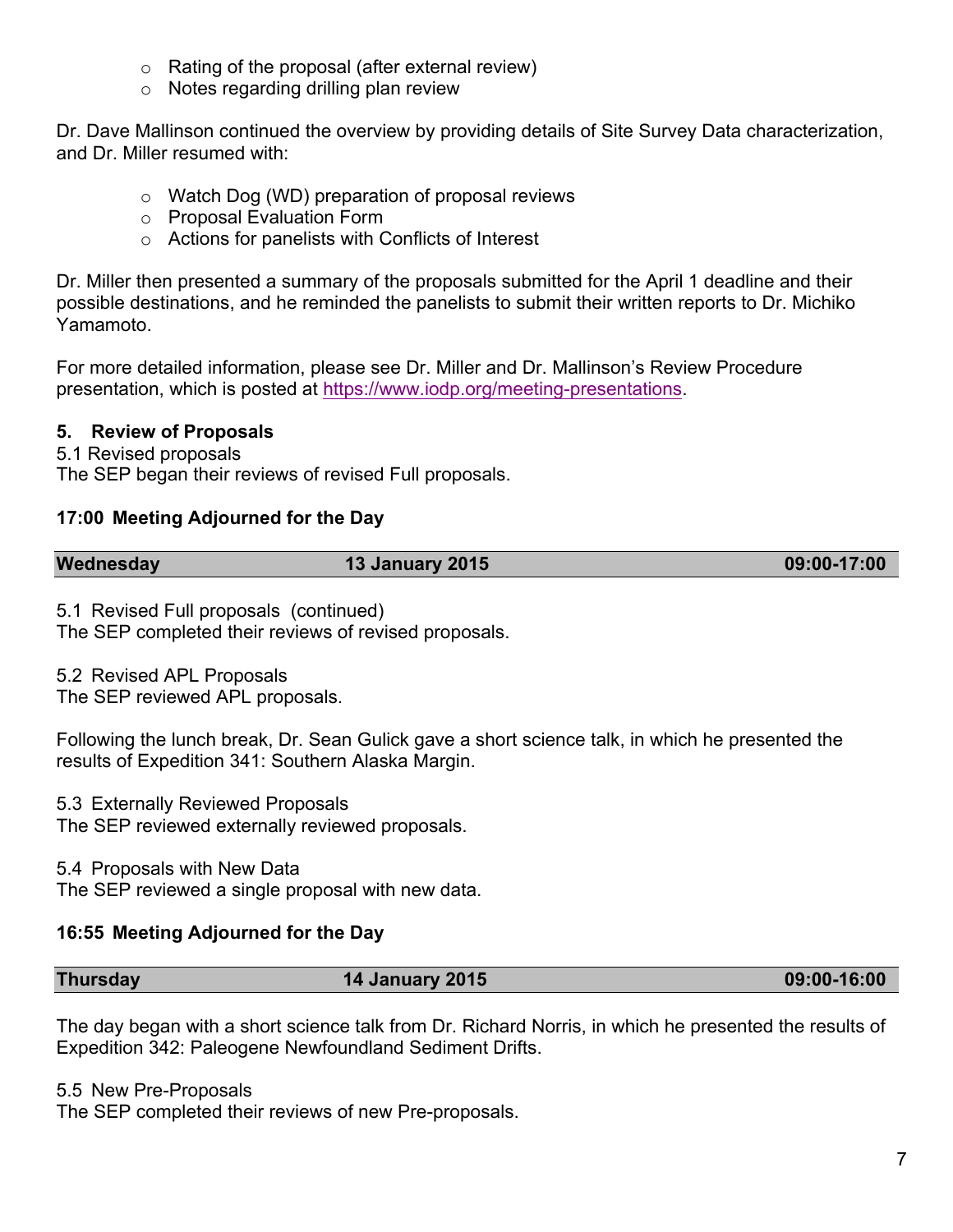### 5.6 New Full Proposals

The SEP completed their reviews of new Full proposals.

#### 5.7 New APL Proposals

The SEP completed their reviews of new APL proposals.

#### **6. Summary of SEP reviews**

As summarized below, Dr. Miller reviewed the results and obtained ratings (as necessary) for each of the proposals discussed at this meeting.

| Proposal# | <b>Type</b>       | <b>Title</b>                               | PI                        | Stage       | <b>Platform</b> | <b>Theme</b>  | <b>Results</b>                  |
|-----------|-------------------|--------------------------------------------|---------------------------|-------------|-----------------|---------------|---------------------------------|
| 730       | Full <sub>2</sub> | Sabine Bank Sea Level                      | <b>Frederick Taylor</b>   | <b>SEP</b>  | <b>MSP</b>      | CO            | <b>EFB</b> (excellent)          |
| 732       | Full <sub>2</sub> | <b>Antarctic Peninsula Sediment Drifts</b> | James Channell            | <b>JRFB</b> | <b>JR</b>       | CO            | Stay in JRFB                    |
| 832       | Full <sub>2</sub> | <b>Tasman Frontier subduction</b>          | Sutherland                | <b>SEP</b>  | IJR             | CO            | IHB.                            |
| 834       | Add (Full2)       | Agulhas Transkei Transect                  | Gabriele Uenzelmann-Neben | <b>SEP</b>  | l JR.           | EC            | <b>JRFB</b> (good to excellent) |
| 835       | Full <sub>2</sub> | Japan Trench Tsunamigenesis                | Shuichi Kodaira           | <b>SEP</b>  | NR-Chikyu       | <b>EM</b>     | <b>External Review</b>          |
| 846       | APL <sub>2</sub>  | Falkland water depth record                | <b>Victoria Peck</b>      | <b>SEP</b>  | <b>JR</b>       | <sub>co</sub> | IHB.                            |
| 848       | <b>Full</b>       | <b>Weddell Sea History</b>                 | <b>Michael Weber</b>      | <b>SEP</b>  | <b>JR</b>       | lco           | <b>Revise</b>                   |
| 871       | <b>CPP</b>        | Lord Howe Rise continental ribbon          | <b>Ron Hackney</b>        | <b>SEP</b>  | Chikyu          | EC (All)      | <b>Revise</b>                   |
| 880       | APL <sub>2</sub>  | Drilling parameters for Lithology          | <b>Kyaw Moe</b>           | <b>SEP</b>  | NR-Chikyu       | n/a           | Deactivate                      |
| 884       | CPP <sub>2</sub>  | Southern Australia Cretaceous Anoxia       | <b>Simon Holford</b>      | <b>SEP</b>  | <b>JR</b>       | EC (CO)       | Deactivate                      |
| 887       | CPP <sub>2</sub>  | <b>Gulf of Mexico Methane Hydrate</b>      | <b>Peter Flemings</b>     | <b>SEP</b>  | <b>JR</b>       | <b>EM</b>     | <b>External Review</b>          |
| 890       | Pre               | <b>Walvis Ridge Hotspot</b>                | <b>William Sager</b>      | <b>SEP</b>  | l JR            | EC            | Full                            |
| 891       | <b>APL</b>        | Indonesian Throughflow Makassar Strait     | Kyung Eun Lee             | <b>SEP</b>  | IJR             | CO            | Deactivate                      |
| 892       | Full              | Reykjanes Mantle Convection                | Ross Parnell-Turner       | <b>SEP</b>  | <b>JR</b>       | EC            | Revise                          |
| 893       | <b>APL</b>        | Taiwan arc-continent collision             | Tim Byrne                 | <b>SEP</b>  | <b>JR</b>       | EC            | Deactivate                      |
| 894       | <b>APL</b>        | S. Pacific Quaternary paleoproductivity    | Gavin Dunbar              | <b>SEP</b>  | <b>JR</b>       | <sub>CO</sub> | l Deactivate                    |
| 857B      | Pre               | <b>DREAM: Balearic Promontory</b>          | Johanna LOFI              | <b>SEP</b>  | <b>JR</b>       | BF (EC)       | Full                            |



#### **7. Schedule of Next SEP Meeting**

Dr. Miller announced that the next SEP Meeting is scheduled for June 21-23, 2016 in Bremen, Germany.

#### **8. Thanks to Members Rotating Off**

Dr. Miller extended thanks on behalf of the SEP to Dr. Gabriele Uenzelmann-Neben and Dr. Ben Clennell, who are rotating off the SEP following this meeting.

Drs. Miller and Mallinson also led the meeting attendees in gaining consensus in support of the following statement:

The SEP would like to thank Dick Kroon for is service and commitment to the IODP, the PEP, and the SEP. Dick's enthusiasm for the science, and his great optimism, were infectious, and they provided a much needed stimulus to panelists during long meetings. His communication and organizational skills were a tremendous factor in the successful navigation of the muddy waters involved in the transition from PEP/SCP to the SEP, and the advancement of numerous proposals to the expedition phase. His term as chair represents a major contribution to the Earth Sciences.